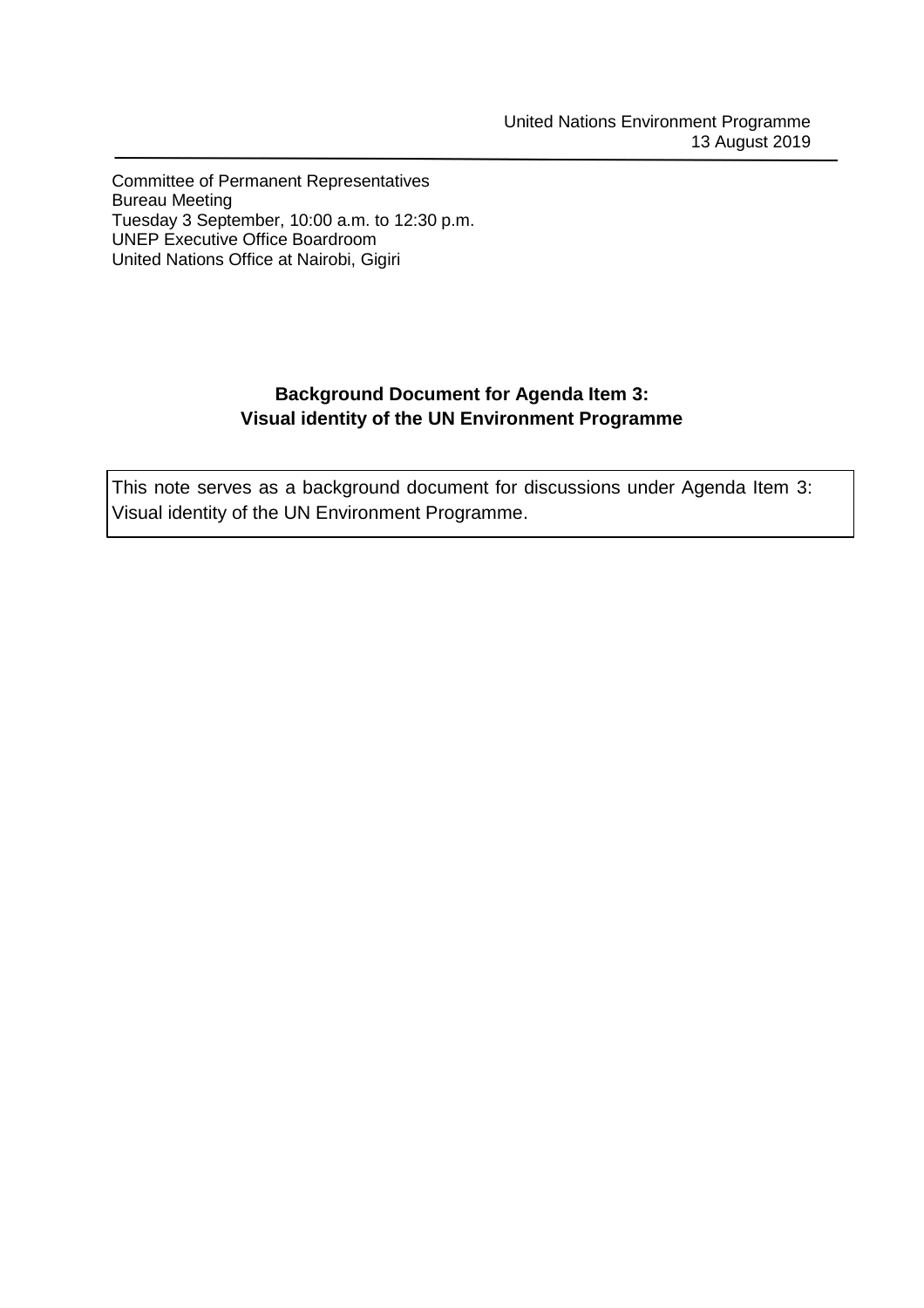## **Note on the visual identity and logo of the UN Environment Programme**

The purpose of this Note is (i) to address the use of the short form/acronym of the United Nations Environment Programme; and (ii) to seek guidance on the logo for the United Nations Environment Programme.

Since its creation in 1972, the United Nations Environment Programme has steadfastly pursued its mission to protect our planet, becoming the leading global environmental authority. Today, that mission is more urgent than ever. At this critical juncture, it is imperative that the United Nations Environment Programme be as effective as possible. To that end, clear, unambiguous communication is critical to inspire, inform and encourage all regions, countries and people to protect our world and live more sustainably.

Bearing this in mind, the United Nations Environment Programme wishes to clarify the use of terminology with respect to its name and its short form/acronym and to address the question of its logo in order to promote effective and consistent communication.

#### **Name and acronym**

The name of the United Nations Environment Programme was adopted by the General Assembly by its resolution 2997 (XXVII) of 15 December 1972. This name has never changed, just as the overall mission of the Programme has remained the same. However, since 1972, the Programme as well as its Governing Bodies have as a matter of practice, used the acronym, "UNEP" as the short form for the Programme.

Since 2017 and based on a decision by the then Executive Director, the secretariat has used the term "UN Environment" as an alternative to the acronym "UNEP",

However, the use of the term "UN Environment", has not met with the agreement and approval of all Member States.

Consequently, the Executive Director, deems it advisable to return to the globally recognised acronym "UNEP" that has been in use since 1972 in all future communication where an acronym/short form is needed, that includes, inter alia, official documents, publications, and social media. The term "UN Environment" will therefore be phased out by the Secretariat.

## **Logo and visual identity of the United Nations Environment Programme**

The current logo and visual identity, which was introduced in 2017 (see Annex 1 for ease of reference), has evolved since the Programme's creation in 1972 to reflect modern design trends across the United Nations system and the public and private sectors. This visual identity resonates with today's sophisticated, social media-savvy public audience.

In line with the phasing out of the short form "UN Environment" as referred to above, the Executive Director proposes to adjust the current logo, and would welcome the guidance and approval of Member States to this end. The Executive Director therefore submits to Member States for their consideration the following two options with respect to the logo:

- (i) The first option presented in Annex 2 entails adding the word "programme" to the existing design. This option would be cost-effective, cause minimal disruption to our critical core mission, and would also preserve hard-won public awareness of, and affinity with the Programme's online identity.
- (ii) The second option as laid out in Annex 3 would entail returning to the original logo used since the Programme's creation in 1972. There is a risk, however, that this option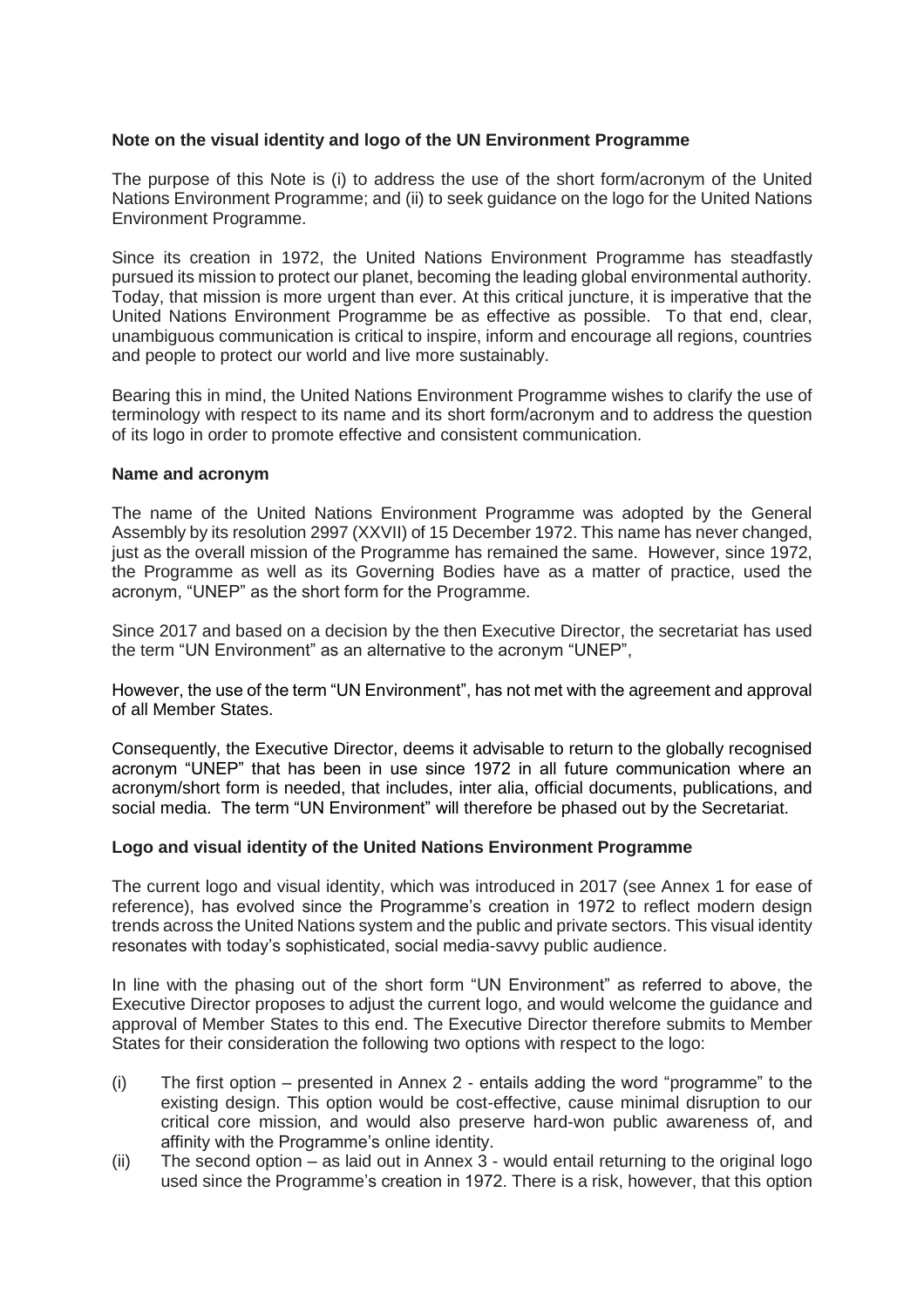would appear anachronistic in a rapidly evolving digital world and would fail to convey with the same immediacy the agency's cutting-edge role in environmental action and the radical transformation of global societies and economies.

#### **Proposed course of action**

The Executive Director will present this proposal on the logo and the visual identity to the Bureau of the Committee of Permanent Representatives at its meeting on 3 September 2019 and, subject to the Bureau's guidance, to the Committee itself, bearing in mind its role and mandate as the inter-sessional Governing Body of the Programme.

Once endorsed by Member States through the Committee of Permanent Representatives, the United Nations Environment Programme will implement the agreed adjustments immediately, in a cost-effective manner.

Should the Committee agree to the Executive Director's recommendation in favour of the first option for an adjusted logo and visual identity, it is further recommended that the Environment Assembly formalize such decision at its Fifth Session.

Regardless of the final choice of logo, the United Nations Environment Programme will seek to ensure minimal disruption by implementing a new visual identity pragmatically, ensuring that existing (print) resources are depleted without financial implications.

The United Nations Environment Programme looks forward to the guidance and support of the Committee of Permanent Representatives in arriving at a decision on these issues.

\_\_\_\_\_\_\_\_\_\_\_\_\_\_\_\_\_\_\_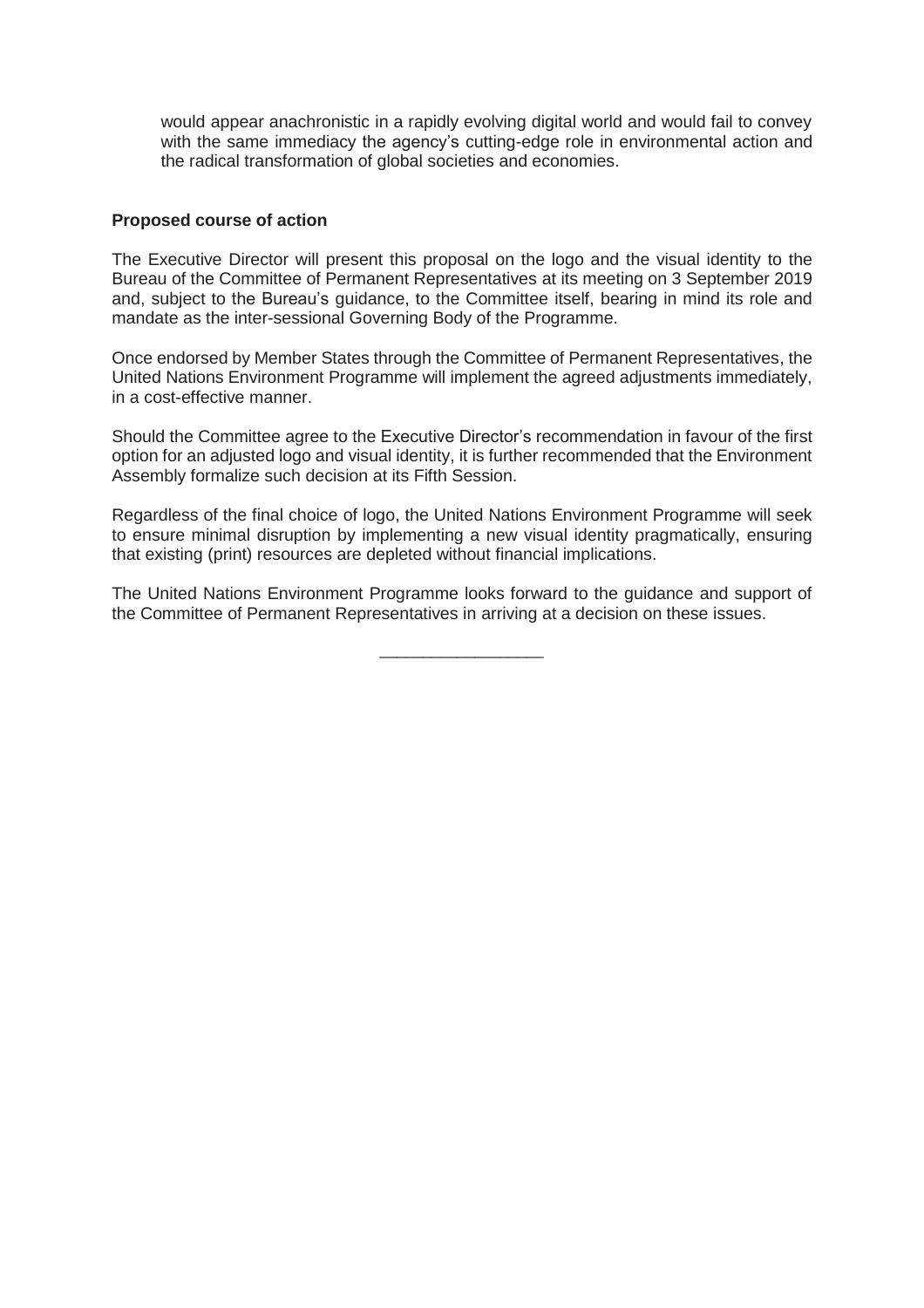**ANNEXES**

Annex 1: Logos introduced in 2017

English

UN ® environment

ONU®

environnement

Russian **New Strategie Strategie Strategie Strategie Strategie Strategie Strategie Strategie Strategie Strategie** 

French

Spanish

ONU® medio ambiente

**OOH®** 

联合国(令)

ONU® medio ambiente

UN ®

environment **United Nations<br>Environment Programme** 

ONU®

environnement **Programme des Nations Unies<br>pour l'environnement** 

> 00H® окружающая среда рограмма Организации<br>бъединённых Наций по<br>кружающей среде

联合国<br>环境规划署 50

(شَ) برنامج **الأمم**<br>المتحدة للبيئة



Arabic

Chinese





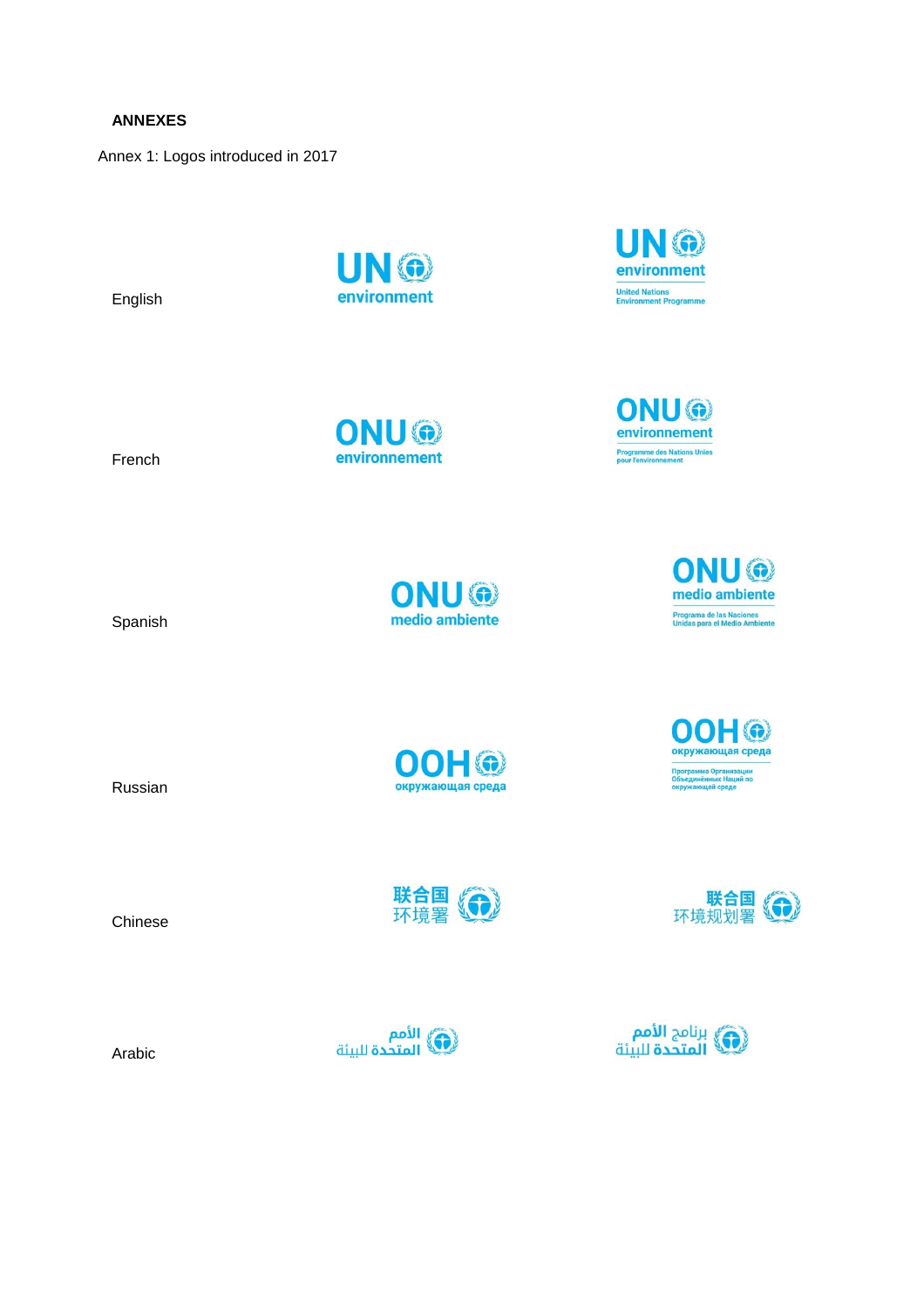Annex 2: Proposed adjusted Logo (Option 1)





French

English



Spanish



Russian



**Chinese** 



Arabic